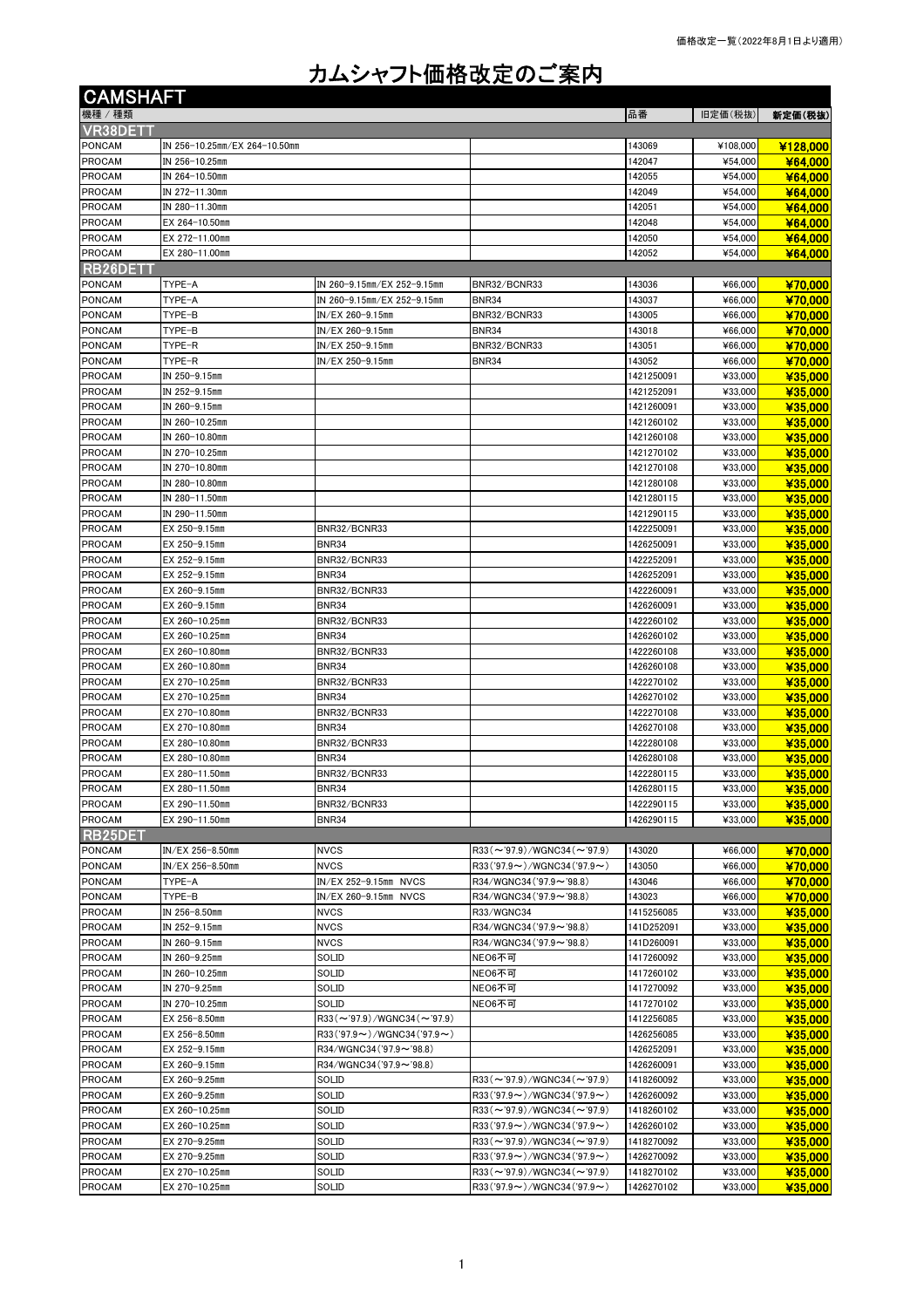| <b>CAMSHAFT</b>                |                                  |                  |                            |                          |                    |         |
|--------------------------------|----------------------------------|------------------|----------------------------|--------------------------|--------------------|---------|
| 機種 / 種類                        |                                  |                  |                            | 品番                       | 旧定価(税抜)            | 新定価(税抜) |
| RB20DE(T)                      |                                  |                  |                            |                          |                    |         |
| <b>PONCAM</b>                  | IN/EX 256-8.50mm                 |                  |                            | 143019                   | ¥66,000            | ¥70,000 |
| <b>PROCAM</b>                  | IN 256-8.50mm                    |                  |                            | 1411256085               | ¥33,000            | ¥35,000 |
| <b>PROCAM</b>                  | IN 260-8.80mm                    |                  |                            | 1411260088               | ¥33,000            | ¥35,000 |
| <b>PROCAM</b>                  | IN 270-8.80mm                    |                  |                            | 1411270088               | ¥33,000            | ¥35,000 |
| <b>PROCAM</b>                  | IN 260-9.25mm                    | SOLID            |                            | 1417260092               | ¥33,000            | ¥35,000 |
| PROCAM                         | IN 260-10.25mm                   | SOLID            |                            | 1417260102               | ¥33,000            | ¥35,000 |
| <b>PROCAM</b>                  | IN 270-9.25mm                    | SOLID            |                            | 1417270092               | ¥33,000            | ¥35,000 |
| <b>PROCAM</b>                  | IN 270-10.25mm                   | SOLID            |                            | 1417270102               | ¥33,000            | ¥35,000 |
| PROCAM                         | EX 256-8.50mm                    |                  |                            | 1412256085               | ¥33,000            | ¥35,000 |
| <b>PROCAM</b>                  | EX 260-8.80mm                    |                  |                            | 1412260088               | ¥33,000            | ¥35,000 |
| <b>PROCAM</b>                  | EX 270-8.80mm                    |                  |                            | 1412270088               | ¥33,000            | ¥35,000 |
| <b>PROCAM</b>                  | EX 260-9.25mm                    | SOLID            |                            | 1417260092               | ¥33,000            | ¥35,000 |
| <b>PROCAM</b>                  | EX 260-10.25mm                   | SOLID            |                            | 1418260102               | ¥33,000            | ¥35,000 |
| <b>PROCAM</b>                  | EX 270-9.25mm                    | SOLID            |                            | 1418270092               | ¥33,000            | ¥35,000 |
| <b>PROCAM</b>                  | EX 270-10.25mm                   | SOLID            |                            | 1418270102               | ¥33,000            | ¥35,000 |
| SR20DET                        |                                  |                  |                            |                          |                    |         |
| PONCAM                         | IN/EX 256-11.50mm                | $(R)$ PS13       |                            | 143043                   | ¥44,000            |         |
| <b>PONCAM</b>                  | IN/EX 256-11.50mm                | S14/S15          | <b>NVCS</b>                | 143044                   | ¥44,000            |         |
| <b>PROCAM</b>                  | IN 256-11.50mm                   | $(R)$ PS13       |                            | 143E256115               | ¥22,000            |         |
| <b>PROCAM</b>                  | IN 256-11.50mm                   | S14/S15          | <b>NVCS</b>                | 143G256115               | ¥22,000            |         |
| PROCAM                         | IN 260-12.00mm                   | (R)PS13          |                            | 1431260120               | ¥22,000            |         |
| <b>PROCAM</b>                  | IN 260-12.00mm                   | S14/S15          | <b>NVCS</b>                | 143G260120               | ¥22,000            |         |
| <b>PROCAM</b>                  | IN 270-12.50mm                   | $(R)$ PS13       |                            | 1431270125               | ¥22,000            |         |
| <b>PROCAM</b>                  | IN 270-12.50mm                   | S14/S15          | <b>NVCS</b>                | 143G270125               | ¥22,000            |         |
| <b>PROCAM</b>                  | IN 260-12.00mm                   | SOLID            | $(R)$ PS13                 | 1435260120               | ¥22,000            |         |
| <b>PROCAM</b>                  | IN 260-12.00mm                   | SOLID            | S14/S15 NVCS               | 1433260120               | ¥22,000<br>¥22,000 |         |
| <b>PROCAM</b>                  | IN 270-12.50mm                   | SOLID            | $(R)$ PS13                 | 1435270125               |                    | 価格据置    |
| <b>PROCAM</b><br><b>PROCAM</b> | IN 270-12.50mm<br>IN 280-12.50mm | SOLID<br>SOLID   | S14/S15 NVCS<br>$(R)$ PS13 | 1433270125<br>1435280125 | ¥22,000<br>¥22,000 |         |
| <b>PROCAM</b>                  | IN 280-12.50mm                   | SOLID            | S14/S15 NVCS               | 1433280125               | ¥22,000            |         |
| <b>PROCAM</b>                  | EX 256-11.50mm                   | (R)PS13/S14/S15  |                            | 1439256115               | ¥22,000            |         |
| <b>PROCAM</b>                  | EX 260-12.00mm                   | (R)PS13/S14/S15  |                            | 1432260120               | ¥22,000            |         |
| <b>PROCAM</b>                  | EX 270-12.50mm                   | (R) PS13/S14/S15 |                            | 1433270125               | ¥22,000            |         |
| <b>PROCAM</b>                  | EX 260-12.00mm                   | SOLID            | (R)PS13/S14/S15            | 1436260120               | ¥22,000            |         |
| <b>PROCAM</b>                  | EX 260-12.00mm                   | SOLID            | RNN <sub>14</sub>          | 143K260120               | ¥22,000            |         |
| <b>PROCAM</b>                  | EX 270-12.50mm                   | SOLID            | (R) PS13/S14/S15           | 1436270125               | ¥22,000            |         |
| <b>PROCAM</b>                  | EX 270-12.50mm                   | SOLID            | RNN <sub>14</sub>          | 143K270125               | ¥22,000            |         |
| <b>PROCAM</b>                  | EX 280-12.50mm                   | SOLID            | (R) PS13/S14/S15           | 1436280125               | ¥22,000            |         |
| <b>PROCAM</b>                  | EX 280-12.50mm                   | SOLID            | RNN14                      | 143K280125               | ¥22,000            |         |
| SR <sub>20</sub> DE            |                                  |                  |                            |                          |                    |         |
| PONCAM                         | IN/EX 260-11.20mm                | P10/W10          |                            | 143041                   | ¥44,000            |         |
| <b>PONCAM</b>                  | IN/EX 260-11.20mm                | P11              |                            | 143039                   | ¥44,000            |         |
| PROCAM                         | IN/EX 260-11.20mm                | (R)PS13          |                            | 143040                   | ¥44,000            |         |
| <b>PROCAM</b>                  | IN/EX 260-11.20mm                | S14/S15          | <b>NVCS</b>                | 143042                   | ¥44,000            |         |
| PROCAM                         | IN 260-11.20mm                   | (R) PS13/P10/W10 |                            | 143E260112               | ¥22,000            |         |
| <b>PROCAM</b>                  | IN 260-11.20mm                   | S14/S15          | <b>NVCS</b>                | 143H260112               | ¥22,000            |         |
| PROCAM                         | IN 260-12.00mm                   | (R)PS13/P10/W10  |                            | 1431260120               | ¥22,000            |         |
| <b>PROCAM</b>                  | IN 260-12.00mm                   | S14/S15          | <b>NVCS</b>                | 143H260120               | ¥22,000            |         |
| <b>PROCAM</b>                  | IN 270-12.50mm                   | (R)PS13/P10/W10  |                            | 1431270125               | ¥22,000            |         |
| <b>PROCAM</b>                  | IN 260-12.00mm                   | SOLID            | (R)PS13/P10/W10            | 1435260120               | ¥22,000            |         |
| <b>PROCAM</b>                  | IN 270-12.50mm                   | SOLID            | (R)PS13/P10/W10            | 1435270125               | ¥22,000            |         |
| PROCAM                         | IN 280-12.50mm                   | SOLID            | (R) PS13/P10/W10           | 1435280125               | ¥22,000            | 価格据置    |
| PROCAM                         | EX 260-11.20mm                   | P10/W10          |                            | 143J260112               | ¥22,000            |         |
| <b>PROCAM</b>                  | EX 260-11.20mm                   | (R)PS13/S14/S15  |                            | 1439260112               | ¥22,000            |         |
| <b>PROCAM</b>                  | EX 260-12.00mm                   | P10/W10          |                            | 143J260120               | ¥22,000            |         |
| PROCAM                         | EX 260-12.00mm                   | (R)PS13/S14/S15  |                            | 1432260120               | ¥22,000            |         |
| <b>PROCAM</b>                  | EX 270-12.50mm                   | P10/W10          |                            | 143J270125               | ¥22,000            |         |
| PROCAM                         | EX 270-12.50mm                   | (R) PS13/S14/S15 |                            | 1432270125               | ¥22,000            |         |
| PROCAM                         | EX 260-12.00mm                   | SOLID            | P10/W10                    | 143K260120               | ¥22,000            |         |
| <b>PROCAM</b>                  | EX 260-12.00mm                   | SOLID            | $(R)$ PS13                 | 1436260120               | ¥22,000            |         |
| PROCAM                         | EX 270-12.50mm                   | SOLID            | P10/W10                    | 143K270125               | ¥22,000            |         |
| <b>PROCAM</b>                  | EX 270-12.50mm                   | SOLID            | $(R)$ PS13                 | 1436270125               | ¥22,000            |         |
| <b>PROCAM</b>                  | EX 280-12.50mm                   | SOLID            | P10/W10                    | 143K280125               | ¥22,000            |         |
| PROCAM                         | EX 280-12.50mm                   | SOLID            | $(R)$ PS13                 | 1436280125               | ¥22,000            |         |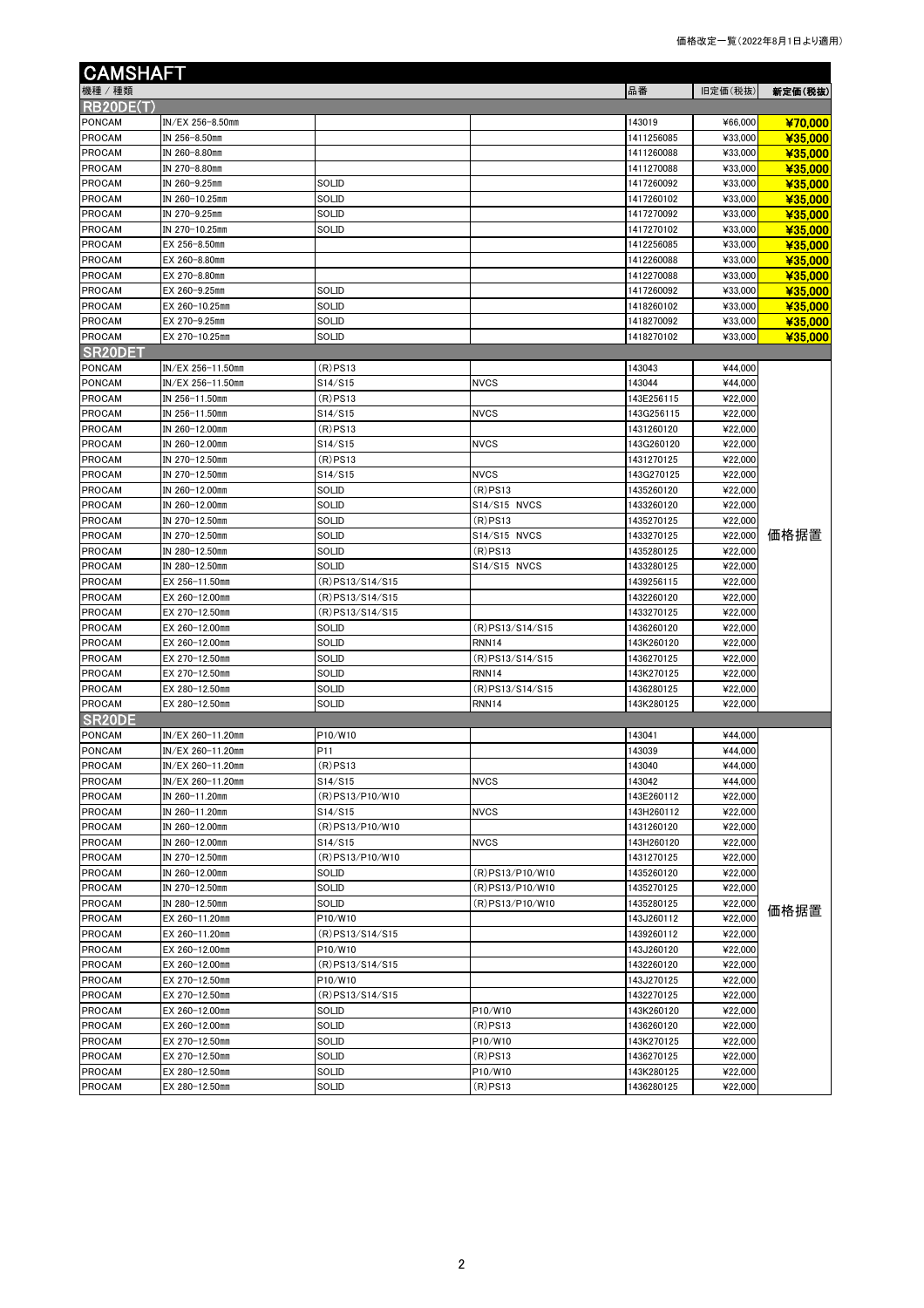| <b>CAMSHAFT</b>  |                   |                              |         |            |          |          |
|------------------|-------------------|------------------------------|---------|------------|----------|----------|
| 機種 / 種類          |                   |                              |         | 品番         | 旧定価(税抜)  | 新定価(税抜)  |
| <b>VQ35DE G1</b> |                   |                              |         |            |          |          |
| PONCAM           | IN/EX 256-10.20mm |                              |         | 143063     | ¥108,000 | ¥128,000 |
| <b>PROCAM</b>    | IN 256-10.20mm    |                              |         | 142015     | ¥54,000  | ¥64,000  |
| <b>PROCAM</b>    | IN 264-10.50mm    |                              |         | 142017     | ¥54,000  | ¥64,000  |
| <b>PROCAM</b>    | IN 272-10.50mm    |                              |         | 142029     | ¥54,000  | ¥64,000  |
| <b>PROCAM</b>    | IN 272-11.30mm    |                              |         | 142025     | ¥54,000  | ¥64,000  |
| <b>PROCAM</b>    | IN 280-11.30mm    | Z33 (MT/AT)/V35 (MT) 2dr/4dr |         | 142027     | ¥54,000  | ¥64,000  |
| <b>PROCAM</b>    | EX 256-10.20mm    |                              |         | 142016     | ¥54,000  | ¥64,000  |
| <b>PROCAM</b>    | EX 264-10.50mm    |                              |         | 142018     | ¥54,000  | ¥64.000  |
| <b>PROCAM</b>    | EX 272-10.50mm    |                              |         | 142030     | ¥54,000  | ¥64,000  |
| <b>PROCAM</b>    | EX 272-11.00mm    |                              |         | 142026     | ¥54,000  | ¥64,000  |
| <b>PROCAM</b>    | EX 280-11.00mm    |                              |         | 142028     | ¥54,000  | ¥64,000  |
| VQ35DE<br>G2     |                   |                              |         |            |          |          |
| PONCAM           | IN/EX 264-10.80mm |                              |         | 143064     | ¥108,000 | ¥128,000 |
| <b>PROCAM</b>    | IN 264-10.80mm    |                              |         | 142031     | ¥54,000  | ¥64,000  |
| <b>PROCAM</b>    | IN 272-10.80mm    |                              |         | 142033     | ¥54,000  | ¥64,000  |
| <b>PROCAM</b>    | IN 272-11.30mm    |                              |         | 142035     | ¥54,000  | ¥64,000  |
| <b>PROCAM</b>    | IN 280-11.30mm    | Z33(MT)                      |         | 142037     | ¥54,000  | ¥64,000  |
| <b>PROCAM</b>    | EX 264-10.80mm    |                              |         | 142032     | ¥54,000  | ¥64,000  |
| <b>PROCAM</b>    | EX 272-10.80mm    |                              |         | 142034     | ¥54,000  | ¥64,000  |
| <b>PROCAM</b>    | EX 272-11.00mm    |                              |         | 142036     | ¥54,000  | ¥64,000  |
| <b>PROCAM</b>    | EX 280-11.00mm    |                              |         | 142038     | ¥54,000  | ¥64,000  |
| VQ35HR           |                   |                              |         |            |          |          |
| <b>PONCAM</b>    | IN/EX 264-10.80mm |                              |         | 143065     | ¥108,000 | ¥128,000 |
| <b>PROCAM</b>    | IN 264-10.80mm    |                              |         | 142039     | ¥54,000  | ¥64,000  |
| <b>PROCAM</b>    | IN 272-10.80mm    |                              |         | 142041     | ¥54,000  | ¥64.000  |
| <b>PROCAM</b>    | IN 272-11.30mm    |                              |         | 142043     | ¥54,000  | ¥64,000  |
| <b>PROCAM</b>    | IN 280-11.30mm    | Z33(MT)                      |         | 142045     | ¥54,000  | ¥64,000  |
| <b>PROCAM</b>    | EX 264-10.80mm    |                              |         | 142040     | ¥54,000  | ¥64,000  |
| <b>PROCAM</b>    | EX 272-10.80mm    |                              |         | 142042     | ¥54,000  | ¥64,000  |
| <b>PROCAM</b>    | EX 272-11.00mm    |                              |         | 142044     | ¥54,000  | ¥64,000  |
| <b>PROCAM</b>    | EX 280-11.00mm    |                              |         | 142046     | ¥54,000  | ¥64,000  |
| L6               |                   |                              |         |            |          |          |
| PROCAM           | 270-8.30mm        |                              |         | 1471270083 | ¥68,000  |          |
| <b>PROCAM</b>    | 280-8.30mm        |                              |         | 1471280083 | ¥68,000  |          |
| <b>PROCAM</b>    | 280-8.80mm        |                              |         | 1471280088 | ¥68,000  |          |
| <b>PROCAM</b>    | 290-8.30mm        |                              |         | 1471290083 | ¥68,000  |          |
| <b>PROCAM</b>    | 290-8.80mm        |                              |         | 1471290088 | ¥68,000  |          |
| PROCAM           | 300-8.30mm        |                              |         | 1471300083 | ¥68,000  | 価格据置     |
| <b>PROCAM</b>    | $300 - 8.80$ mm   |                              |         | 1471300088 | ¥68,000  |          |
| <b>PROCAM</b>    | 310-8.80mm        |                              |         | 1471310088 | ¥68,000  |          |
| <b>PROCAM</b>    | 310-9.30mm        |                              |         | 1471310093 | ¥68,000  |          |
| <b>PROCAM</b>    | $310 - 9.80$ mm   |                              |         | 1471310098 | ¥68,000  |          |
| <b>PROCAM</b>    | 320-8.80mm        |                              |         | 1471320088 | ¥68,000  |          |
| <b>PROCAM</b>    | 320-9.30mm        |                              |         | 1471320093 | ¥68,000  |          |
| 4B11             |                   |                              |         |            |          |          |
| <b>PONCAM</b>    | TYPE-R            | IN 260-10.30mm/EX 250-9.80mm |         | 143059     | ¥59,000  | ¥64.000  |
| <b>PROCAM</b>    | IN 260-10.30mm    |                              |         | 146C260103 | ¥29,500  | ¥32,000  |
| <b>PROCAM</b>    | IN 270-11.50mm    |                              |         | 146C270115 | ¥29,500  | ¥32,000  |
| <b>PROCAM</b>    | IN 280-11.50mm    |                              |         | 146c280115 | ¥29,500  | ¥32,000  |
| <b>PROCAM</b>    | EX 250-9.80mm     |                              | Evo, 10 | 146D250098 | ¥29,500  | ¥32,000  |
| <b>PROCAM</b>    | EX 270-11.00mm    |                              |         | 146D270110 | ¥29,500  | ¥32,000  |
| <b>PROCAM</b>    | EX 280-11.00mm    |                              |         | 146D280110 | ¥54,000  | ¥32,000  |
| <b>PROCAM</b>    | EX 272-11.00mm    |                              |         | 142044     | ¥54,000  | ¥32,000  |
| <b>PROCAM</b>    | EX 280-11.00mm    |                              |         | 142046     | ¥54,000  | ¥32,000  |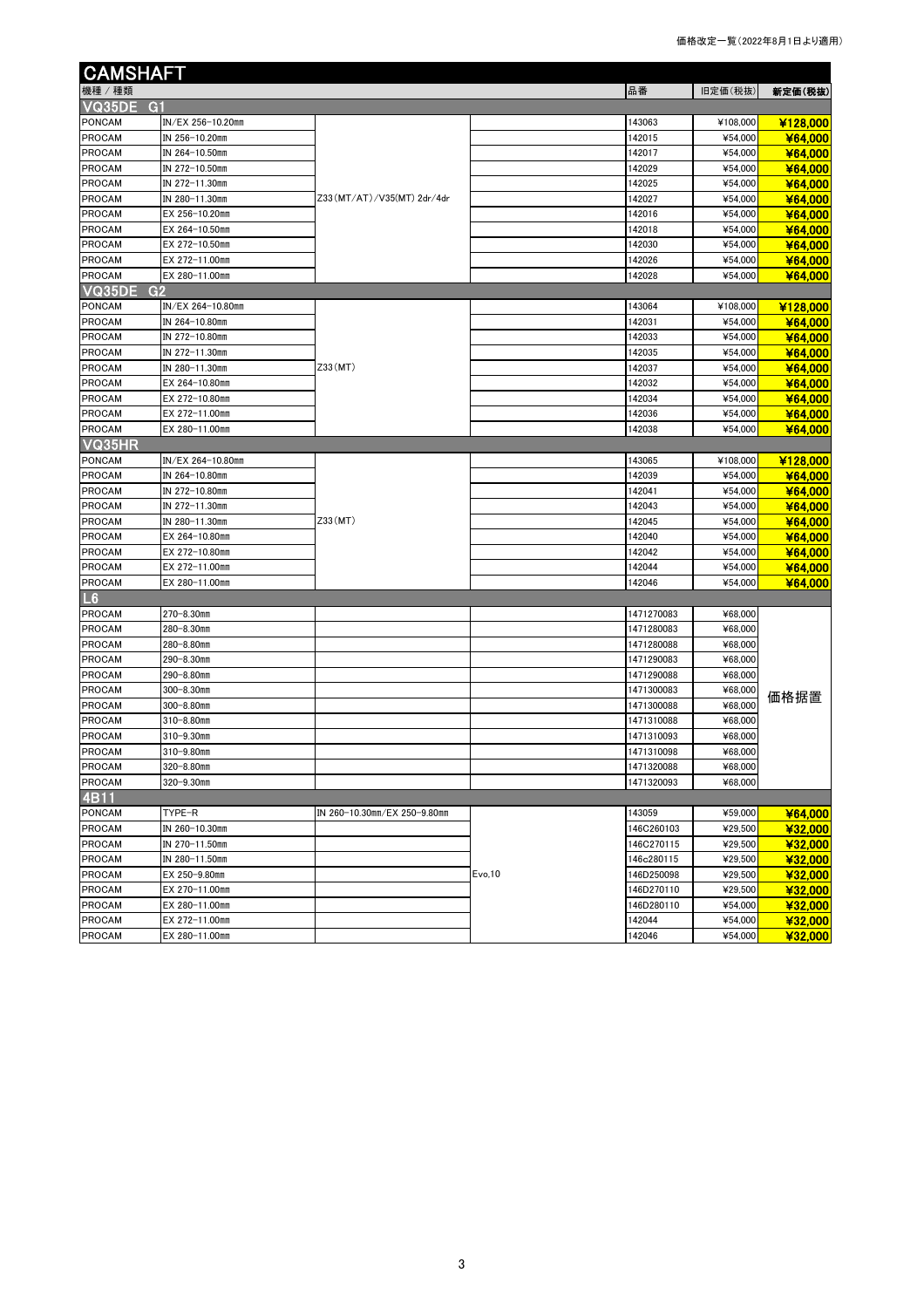| <b>CAMSHAFT</b> |                               |                               |                 |            |         |         |
|-----------------|-------------------------------|-------------------------------|-----------------|------------|---------|---------|
| 機種/種類           |                               |                               |                 | 品番         | 旧定価(税抜) | 新定価(税抜) |
| <b>4G63</b>     |                               |                               |                 |            |         |         |
| PONCAM          |                               | Evo,1-3/ECLIPS                |                 | 143032     | ¥58,000 | ¥62,000 |
| PONCAM          |                               | $Evo, 4-6$                    |                 | 143033     | ¥58,000 | ¥62,000 |
| <b>PONCAM</b>   | IN 260-10.70mm/EX 260-10.20mm | Evo, 7-8/AIRTREK              |                 | 143038     | ¥58,000 | ¥62,000 |
| PONCAM          |                               | Evo,9                         |                 | 143058     | ¥78,000 | ¥80,000 |
| PONCAM          |                               |                               | $Evo, 4-6$      | 143066     | ¥58,000 | ¥62,000 |
| <b>PONCAM</b>   | TYPE-R                        | IN 270-10.70mm/EX 270-10.20mm | $Evo,7-8$       | 143067     | ¥58,000 | ¥62,000 |
| <b>PONCAM</b>   |                               |                               | Evo,9           | 143068     | ¥78,000 | ¥80,000 |
| <b>PROCAM</b>   | IN 260-10.70mm                | Evo,1-3/ECLIPS                |                 | 1451260107 | ¥29,000 | ¥31,000 |
| PROCAM          | IN 270-11.50mm                | SOLID                         |                 | 1459270115 | ¥29,000 | ¥31,000 |
| <b>PROCAM</b>   | IN 280-11.50mm                | SOLID                         | Evo, 1-3/ECLIPS | 1459280115 | ¥29,000 | ¥31,000 |
| <b>PROCAM</b>   | IN 260-10.70mm                |                               |                 | 1453260107 | ¥29,000 | ¥31,000 |
| <b>PROCAM</b>   | IN 270-10.70mm                |                               |                 | 1453270107 | ¥29,000 | ¥31,000 |
| <b>PROCAM</b>   | IN 270-11.50mm                | $Evo, 4-6$                    |                 | 1453270115 | ¥29,000 | ¥31,000 |
| <b>PROCAM</b>   | IN 280-11.50mm                |                               |                 | 1453280115 | ¥29,000 | ¥31,000 |
| <b>PROCAM</b>   | IN 290-11.50mm                |                               |                 | 1453290115 | ¥29,000 | ¥31,000 |
| <b>PROCAM</b>   | IN 270-11.50mm                | SOLID                         |                 | 1456270115 | ¥29,000 | ¥31,000 |
| <b>PROCAM</b>   | IN 280-11.50mm                | SOLID                         | $Evo, 4-6$      | 1456280115 | ¥29,000 | ¥31,000 |
| <b>PROCAM</b>   | IN 290-11.50mm                | SOLID                         |                 | 1456290115 | ¥29,000 | ¥31,000 |
| <b>PROCAM</b>   | IN 260-10.70mm                |                               |                 | 1453260107 | ¥29,000 | ¥31,000 |
| <b>PROCAM</b>   | IN 270-10.70mm                |                               |                 | 1453270107 | ¥29,000 | ¥31.000 |
| <b>PROCAM</b>   | IN 270-11.50mm                | Evo, 7-8                      |                 | 1453270115 | ¥29,000 | ¥31,000 |
| <b>PROCAM</b>   | IN 280-11.50mm                |                               |                 | 1453280115 | ¥29,000 | ¥31,000 |
| <b>PROCAM</b>   | IN 290-11.50mm                |                               |                 | 1453290115 | ¥29,000 | ¥31,000 |
| <b>PROCAM</b>   | IN 270-11.50mm                | SOLID                         |                 | 1456270115 | ¥29,000 | ¥31.000 |
| <b>PROCAM</b>   | IN 280-11.50mm                | SOLID                         | $Evo.7-8$       | 1456280115 | ¥29,000 | ¥31,000 |
| <b>PROCAM</b>   | IN 290-11.50mm                | SOLID                         |                 | 1456290115 | ¥29,000 | ¥31.000 |
| <b>PROCAM</b>   | IN 260-10.70mm                |                               |                 | 1462260107 | ¥39,000 | ¥40,000 |
| <b>PROCAM</b>   | IN 270-10.70mm                |                               |                 | 1462270107 | ¥39,000 | ¥40,000 |
| PROCAM          | IN 270-11.50mm                | Evo,9                         |                 | 1462270115 | ¥39,000 | ¥40,000 |
| <b>PROCAM</b>   | IN 280-11.50mm                |                               |                 | 1462280115 | ¥39,000 | ¥40,000 |
| <b>PROCAM</b>   | IN 290-11.50mm                |                               |                 | 1462290115 | ¥39,000 | ¥40,000 |
| PROCAM          | IN 270-11.50mm                | SOLID                         |                 | 146A270115 | ¥39,000 | ¥40,000 |
| <b>PROCAM</b>   | IN 280-11.50mm                | SOLID                         | Evo,9           | 146A280115 | ¥39,000 | ¥40,000 |
| <b>PROCAM</b>   | IN 290-11.50mm                | SOLID                         |                 | 146A290115 | ¥39,000 | ¥40,000 |
| PROCAM          | EX 260-10.20mm                | Evo, 1-3/ECLIPS               |                 | 1452260102 | ¥39,000 | ¥31,000 |
| <b>PROCAM</b>   | EX 270-11.50mm                | SOLID                         |                 | 1460270115 | ¥29,000 | ¥31.000 |
| PROCAM          | EX 280-11.50mm                | SOLID                         | Evo.1-3/ECLIPS  | 1460280115 | ¥29,000 | ¥31,000 |
| <b>PROCAM</b>   | EX 260-10.20mm                |                               |                 | 1454260102 | ¥29,000 | ¥31,000 |
| <b>PROCAM</b>   | EX 270-10.20mm                |                               |                 | 1454270102 | ¥29,000 | ¥31,000 |
| <b>PROCAM</b>   | EX 270-11.50mm                | $Evo.4-6$                     |                 | 1454270115 | ¥29,000 | ¥31,000 |
| <b>PROCAM</b>   | EX 280-11.50mm                |                               |                 | 1454280115 | ¥29,000 | ¥31,000 |
| <b>PROCAM</b>   | EX 290-11.50mm                |                               |                 | 1454290115 | ¥29,000 | ¥31,000 |
| <b>PROCAM</b>   | EX 270-11.50mm                | SOLID                         |                 | 1457270115 | ¥29,000 | ¥31,000 |
| <b>PROCAM</b>   | EX 280-11.50mm                | SOLID                         | $Evo, 4-6$      | 1457280115 | ¥29,000 | ¥31,000 |
| PROCAM          | EX 290-11.50mm                | SOLID                         |                 | 1457290115 | ¥29,000 | ¥31,000 |
| PROCAM          | EX 260-10.20mm                |                               |                 | 1455260102 | ¥29,000 | ¥31.000 |
| <b>PROCAM</b>   | EX 270-10.20mm                |                               |                 | 1455270102 | ¥29,000 | ¥31,000 |
| PROCAM          | EX 270-11.50mm                | Evo, 7-8                      |                 | 1455270115 | ¥29,000 | ¥31,000 |
| PROCAM          | EX 280-11.50mm                |                               |                 | 1455280115 | ¥29.000 | ¥31,000 |
| <b>PROCAM</b>   | EX 290-11.50mm                |                               |                 | 1455290115 | ¥29,000 | ¥31.000 |
| PROCAM          | EX 270-11.50mm                | SOLID                         |                 | 1458270115 | ¥29,000 | ¥31,000 |
| <b>PROCAM</b>   | EX 280-11.50mm                | SOLID                         | $Evo,7-8$       | 1458280115 | ¥29,000 | ¥31.000 |
| PROCAM          | EX 290-11.50mm                | SOLID                         |                 | 1458290115 | ¥29,000 | ¥31,000 |
| PROCAM          | EX 260-10.20mm                |                               |                 | 1463260102 | ¥39,000 | ¥40,000 |
| <b>PROCAM</b>   | EX 270-10.20mm                |                               |                 | 1463270102 | ¥39,000 | ¥40,000 |
| PROCAM          | EX 270-11.50mm                | Evo,9                         |                 | 1463270115 | ¥39,000 | ¥40,000 |
| <b>PROCAM</b>   | EX 280-11.50mm                |                               |                 | 1463280115 | ¥39,000 | ¥40,000 |
| <b>PROCAM</b>   | EX 290-11.50mm                |                               |                 | 1463290115 | ¥39,000 | ¥40,000 |
| <b>PROCAM</b>   | EX 270-11.50mm                | SOLID                         |                 | 146B270115 | ¥39,000 | ¥40,000 |
| PROCAM          | EX 280-11.50mm                | SOLID                         | Evo,9           | 146B280115 | ¥39,000 | ¥40,000 |
| <b>PROCAM</b>   | EX 290-11.50mm                | SOLID                         |                 | 46B290115  | ¥39,000 | ¥40,000 |